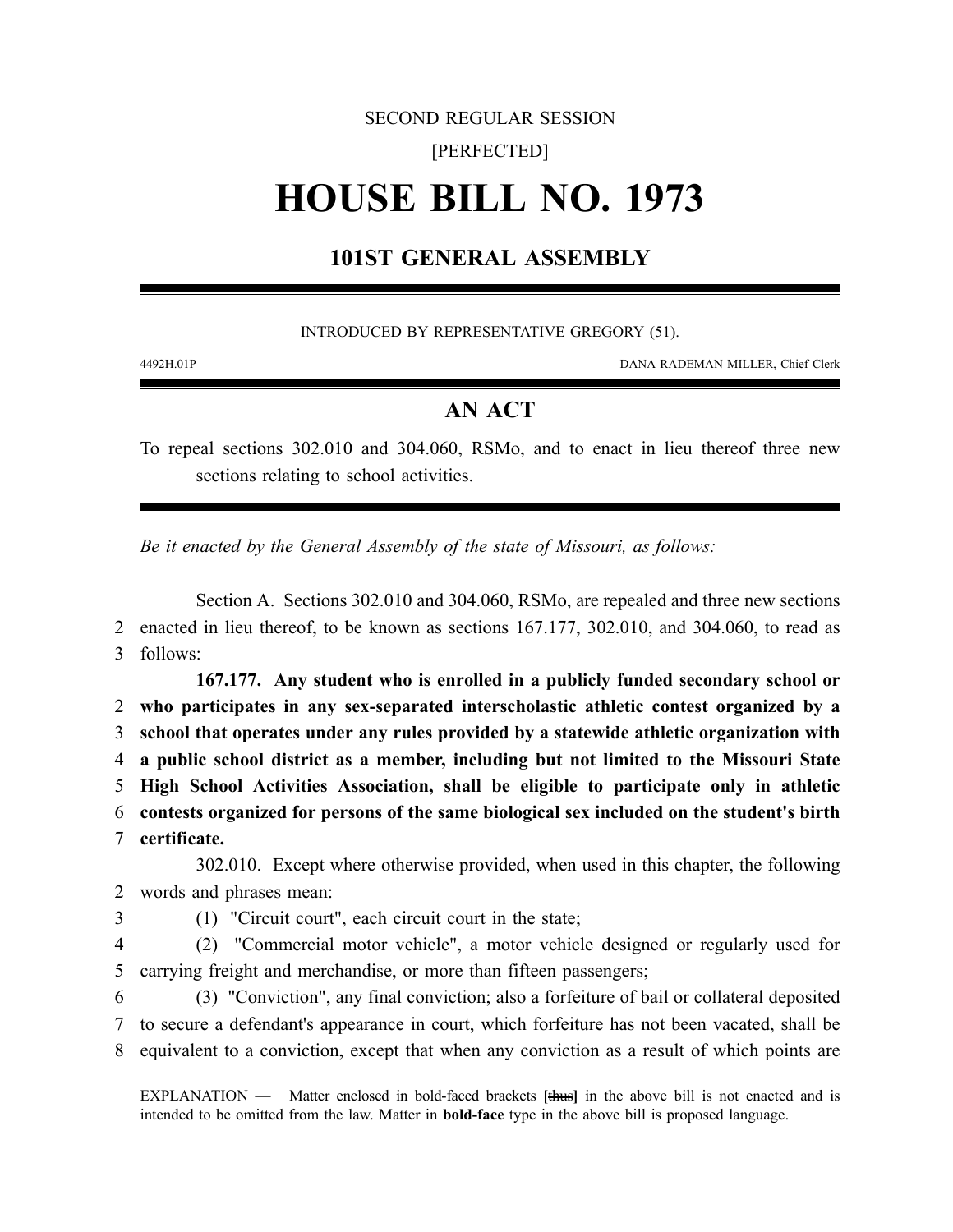assessed pursuant to section 302.302 is appealed, the term "conviction" means the original judgment of conviction for the purpose of determining the assessment of points, and the date of final judgment affirming the conviction shall be the date determining the beginning of any license suspension or revocation pursuant to section 302.304;

 (4) "Criminal history check", a search of criminal records, including criminal history record information as defined in section 43.500, maintained by the Missouri state highway patrol in the Missouri criminal records repository or by the Federal Bureau of Investigation as part of its criminal history records, including, but not limited to, any record of conviction, plea of guilty or nolo contendre, or finding of guilty in any state for any offense related to alcohol, controlled substances, or drugs;

 (5) "Director", the director of revenue acting directly or through the director's authorized officers and agents;

 (6) "Farm tractor", every motor vehicle designed and used primarily as a farm implement for drawing plows, mowing machines and other implements of husbandry;

 (7) "Highway", any public thoroughfare for vehicles, including state roads, county roads and public streets, avenues, boulevards, parkways, or alleys in any municipality;

 (8) "Incompetent to drive a motor vehicle", a person who has become physically incapable of meeting the prescribed requirements of an examination for an operator's license, or who has been adjudged by a probate division of the circuit court in a capacity hearing of being incapacitated;

 (9) "License", a license issued by a state to a person which authorizes a person to operate a motor vehicle;

 (10) "Motor vehicle", any self-propelled vehicle not operated exclusively upon tracks except motorized bicycles, as defined in section 307.180 and electric bicycles, as defined in section 301.010;

 (11) "Motorcycle", a motor vehicle operated on two wheels; however, this definition shall not include motorized bicycles or electric bicycles as such terms are defined in section 301.010;

 (12) "Motortricycle", a motor vehicle operated on three wheels, including a motorcycle operated with any conveyance, temporary or otherwise, requiring the use of a third wheel, but excluding an electric bicycle as defined in section 301.010;

 (13) "Moving violation", that character of traffic violation where at the time of violation the motor vehicle involved is in motion, except that the term does not include the driving of a motor vehicle without a valid motor vehicle registration license, or violations of sections 304.170 to 304.240, inclusive, relating to sizes and weights of vehicles;

 (14) "Municipal court", every division of the circuit court having original jurisdiction to try persons for violations of city ordinances;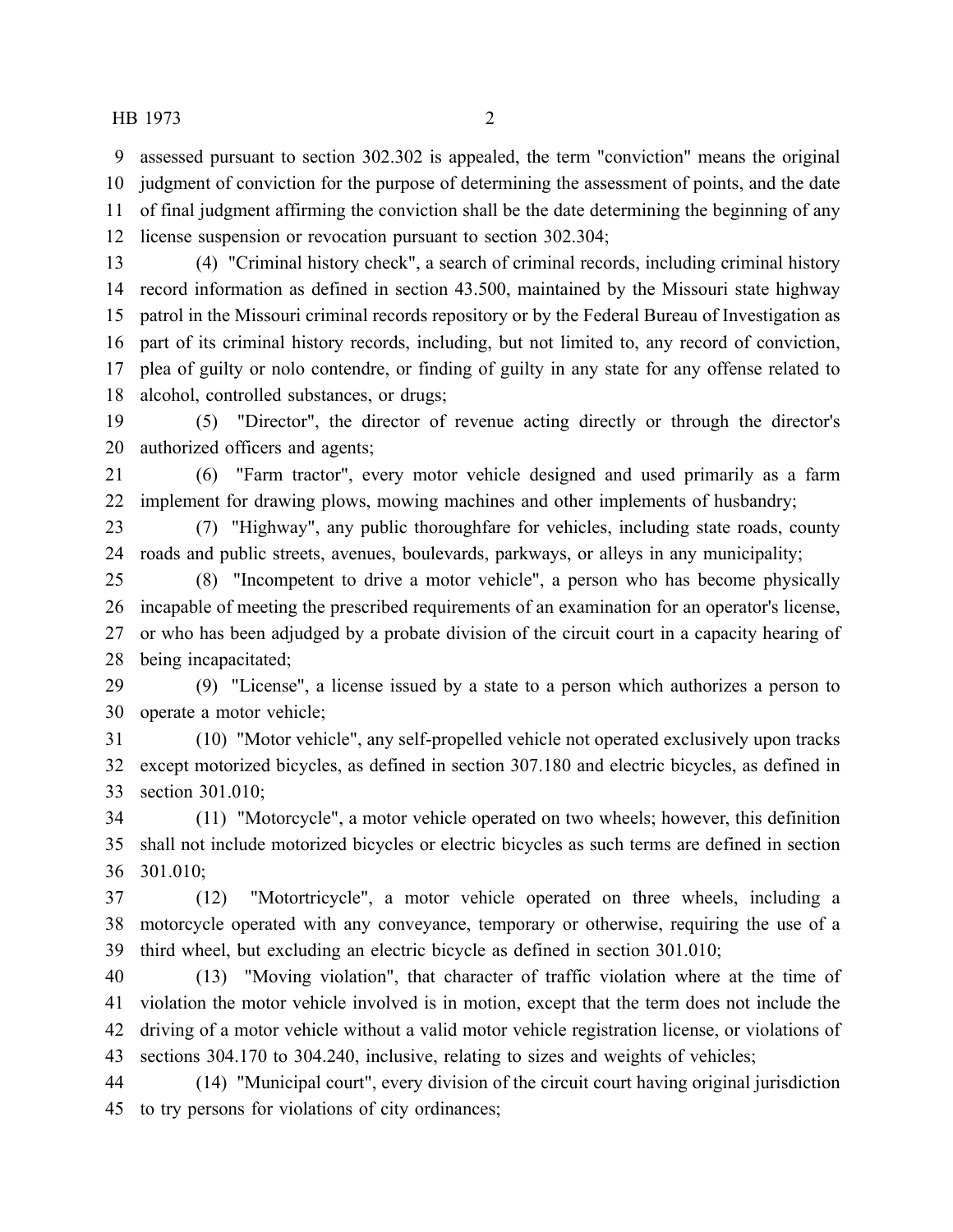(15) "Nonresident", every person who is not a resident of this state;

 (16) "Operator", every person who is in actual physical control of a motor vehicle upon a highway;

 (17) "Owner", a person who holds the legal title of a vehicle or in the event a vehicle is the subject of an agreement for the conditional sale or lease thereof with the right of purchase upon performance of the conditions stated in the agreement and with an immediate right of possession vested in the conditional vendee or lessee, or in the event a mortgagor of a vehicle is entitled to possession, then such conditional vendee or lessee or mortgagor shall be deemed the owner for the purpose of sections 302.010 to 302.540;

 (18) "Record" includes, but is not limited to, papers, documents, facsimile information, microphotographic process, electronically generated or electronically recorded information, digitized images, deposited or filed with the department of revenue;

 (19) "Residence address", "residence", or "resident address" shall be the location at which a person has been physically present, and that the person regards as home. A residence address is a person's true, fixed, principal, and permanent home, to which a person intends to return and remain, even though currently residing elsewhere;

 (20) "Restricted driving privilege", a sixty-day driving privilege issued by the director of revenue following a suspension of driving privileges for the limited purpose of driving in connection with the driver's business, occupation, employment, formal program of secondary, postsecondary or higher education, or for an alcohol education or treatment program or certified ignition interlock provider, or a ninety-day interlock restricted privilege issued by the director of revenue for the limited purpose of driving in connection with the driver's business, occupation, employment, seeking medical treatment for such driver or a dependent family member, attending school or other institution of higher education, attending alcohol- or drug-treatment programs, seeking the required services of a certified ignition interlock provider, fulfilling court obligations, including required appearances and probation and parole obligations, religious services, the care of a child or children, including scheduled visitation or custodial obligations pursuant to a court order, fueling requirements for any vehicle utilized, and seeking basic nutritional requirements;

 (21) "School bus", when used in sections 302.010 to 302.540, means any motor vehicle, either publicly or privately owned, **that is designed for carrying more than ten passengers and that is** used to transport students to and from school **to school activities**, or to transport pupils properly chaperoned to and from any place within the state for educational purposes. The term "school bus" shall not include a bus operated by a public utility, municipal corporation or common carrier authorized to conduct local or interstate transportation of passengers when such bus is not traveling a specific school bus route but is: (a) On a regularly scheduled route for the transportation of fare-paying passengers; or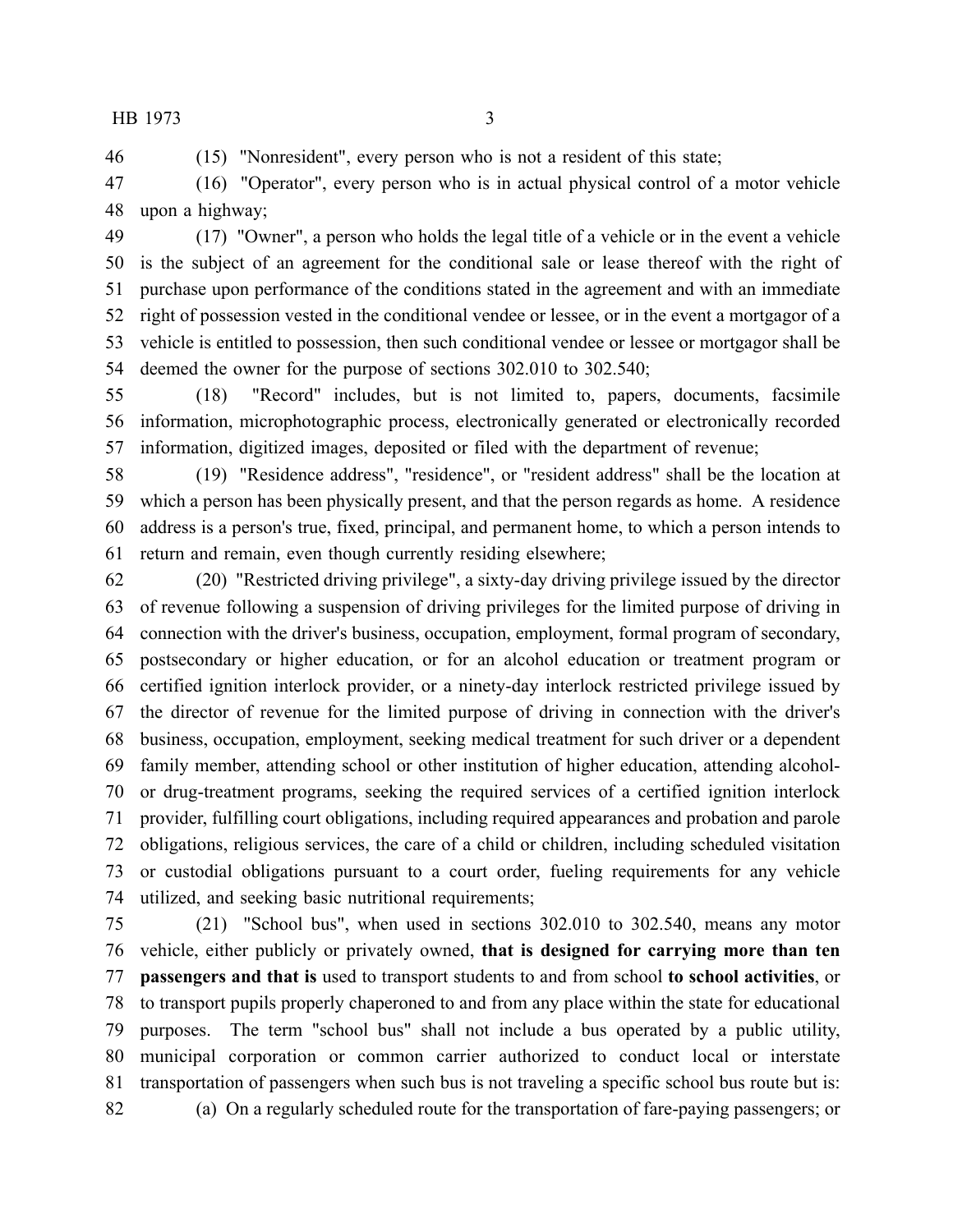(b) Furnishing charter service for the transportation of persons enrolled as students on field trips or other special trips or in connection with other special events;

 (22) "School bus operator", an operator who operates a school bus as defined in subdivision (21) of this section in the transportation of any schoolchildren and who receives compensation for such service. The term "school bus operator" shall not include any person who transports schoolchildren as an incident to employment with a school or school district, such as a teacher, coach, administrator, secretary, school nurse, or janitor unless such person is under contract with or employed by a school or school district as a school bus operator;

 (23) "Signature", any method determined by the director of revenue for the signing, subscribing or verifying of a record, report, application, driver's license, or other related document that shall have the same validity and consequences as the actual signing by the person providing the record, report, application, driver's license or related document;

 (24) "Substance abuse traffic offender program", a program certified by the division of alcohol and drug abuse of the department of mental health to provide education or rehabilitation services pursuant to a professional assessment screening to identify the individual needs of the person who has been referred to the program as the result of an alcohol- or drug-related traffic offense. Successful completion of such a program includes participation in any education or rehabilitation program required to meet the needs identified in the assessment screening. The assignment recommendations based upon such assessment shall be subject to judicial review as provided in subsection 14 of section 302.304 and subsections 1 and 5 of section 302.540;

 (25) "Vehicle", any mechanical device on wheels, designed primarily for use, or used on highways, except motorized bicycles, electric bicycles, vehicles propelled or drawn by horses or human power, or vehicles used exclusively on fixed rails or tracks, or cotton trailers or motorized wheelchairs operated by handicapped persons.

304.060. 1. The state board of education shall adopt and enforce regulations not inconsistent with law to cover the design and operation of all school buses used for the transportation of school children when owned and operated by any school district or privately owned and operated under contract with any school district in this state, and such regulations shall by reference be made a part of any such contract with a school district. **School districts shall have the authority to use motor vehicles other than school buses for the purpose of transporting school children to and from school, to school activities, or to transport pupils properly chaperoned to and from any place within the state for educational purposes.** The state board of education may adopt rules and regulations governing the use of other vehicles owned by a district or operated under contract with any school district in this state and used for the purpose of transporting school children**[**. The operator of such vehicle shall be licensed in accordance with section 302.272, and such vehicle**], excluding motor**